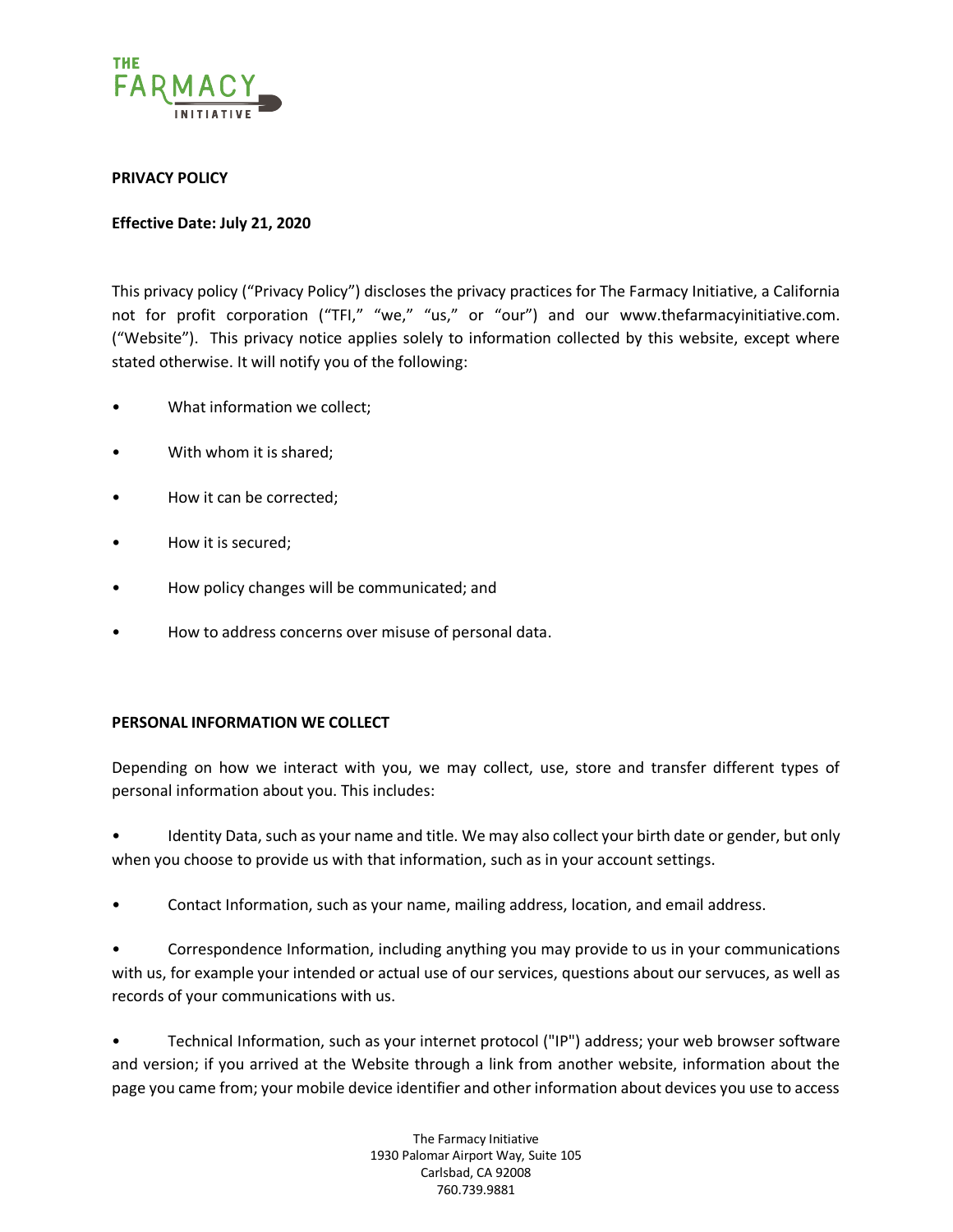

the Website. For more information about how and when we collect this information and what we do with it, please see our Cookies and Tracking Policy.

• Online Activity Information, such as information about your activity while using the Website, including information we may gather through the use of cookies, web beacons and other similar tools that tell us which pages you choose to view, and queries you make using our "search" function. For more information about how and when we collect this information and what we do with it, please see our Cookies and Tracking Policy.

### **HOW WE COLLECT INFORMATION ABOUT YOU AND SOURCES OF PERSONAL INFORMATION**

We collect information from you and about you in different ways.

• Direct Interactions. We collect most of the personal information about you we use from you directly. For example, you may give us a variety of your identity, contact information, when you:

- Create an account on our Website;
- Contact us with questions or provide feedback; and
- Subscribe to our mailing lists or otherwise agree to receive marketing communications from us.

• Automated technologies and interactions. As you interact with our Website, we may automatically collect technical information about your equipment, browsing actions and patterns. We collect this personal data by using cookies, web beacons, server logs and other similar technologies. We may also receive technical information about you if you visit other websites employing our cookies. Please see our cookies and tracking policy for further details.

• Third parties or publicly available sources. We may also collect information about you from third parties and commercially available sources, including from social media providers, data aggregators, and public databases. Please note that we may combine the various types of information we collect about you and use it as described in this Privacy Policy.

### **HOW WE USE YOUR INFORMATION**

We use your personal information for the following purposes:

• Contact Us. We use personal information such as your contact information to respond to your questions and comments when you communicate with us through pages provided by the Website, such as the "Contact Us" feature.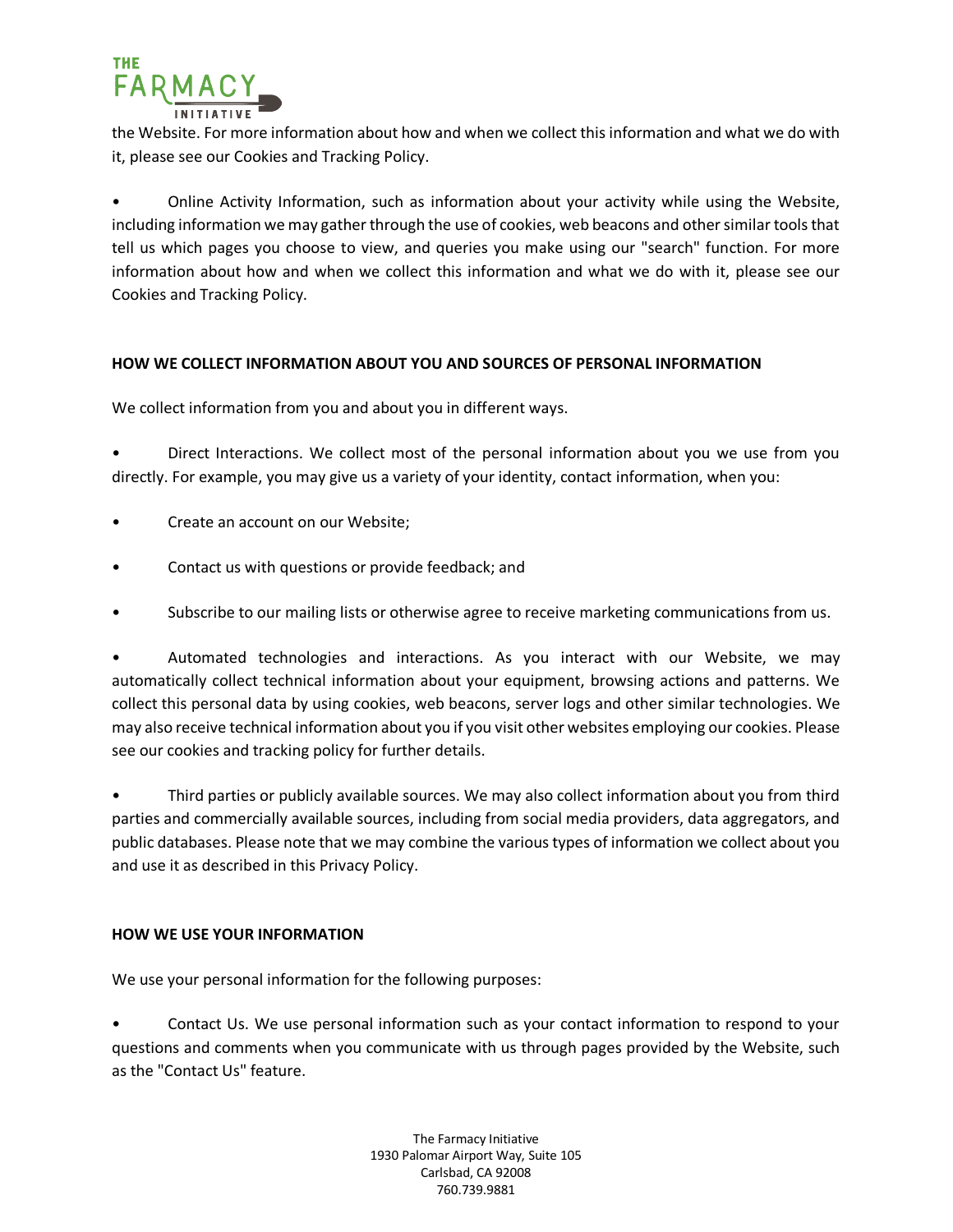

• Administration. We use personal information to perform business analyses or for other purposes to improve the quality of our business, our Website, and the services we offer. We may also use personal information about you to administer our Website, including to investigate possible violations of and enforce our contracts, including our Terms of Use and any terms and conditions associated with our services, and to comply with our legal obligations.

• Fraud and Crime Prevention and Detection. We use your personal information, such as your identity information, contact information, and technical information, to help prevent and detect fraud and other crimes that might be committed using or against our Website. We do this to both protect our legitimate interests in protecting our business assets and comply with our legal obligations.

• Information Technology ("IT") Security and Website Operation. We use your personal information, such as your technical information, to help us protect our legitimate interests in troubleshooting, testing, maintaining, and protecting our IT systems, including this website.

• Compliance with Legal and Regulatory Obligations. We use your personal information to comply with our legal and regulatory obligations, which arise from time to time.

• Email Newsletters and Promotions. We use personal information about you, including your contact information, to send you our latest news, clinical trials, advancements, newsletters, and service news through email, where you have agreed to receive such communications. We also may use personal information about you to administer our promotions.

• Feedback. We use information you provide to us regarding our services and to provide feedback to our customers in aggregated form through the Website.

# **DISCLOSURE OF PERSONAL INFORMATION**

We will disclose your personal information for the following limited business purposes:

• Service Providers. We may share your personal information with service providers that perform certain functions or services on our behalf in order to fulfill the services you request from us. These include third parties which host our websites, manage databases, perform analyses, send communications for us, process payments on our behalf, ship your orders, provide you with live chat service, or provide certain other components of our websites. We do not authorize service providers to use or disclose the information, except as necessary to perform services on our behalf.

• Analytics. We may allow third parties to collect information in order to provide us with analytics. For instance, the Website use analytics tools provided by Google to help us understand how people use the Website. You can learn more about how Google collects and uses information as a part of its tools at http://www.google.com/analytics/.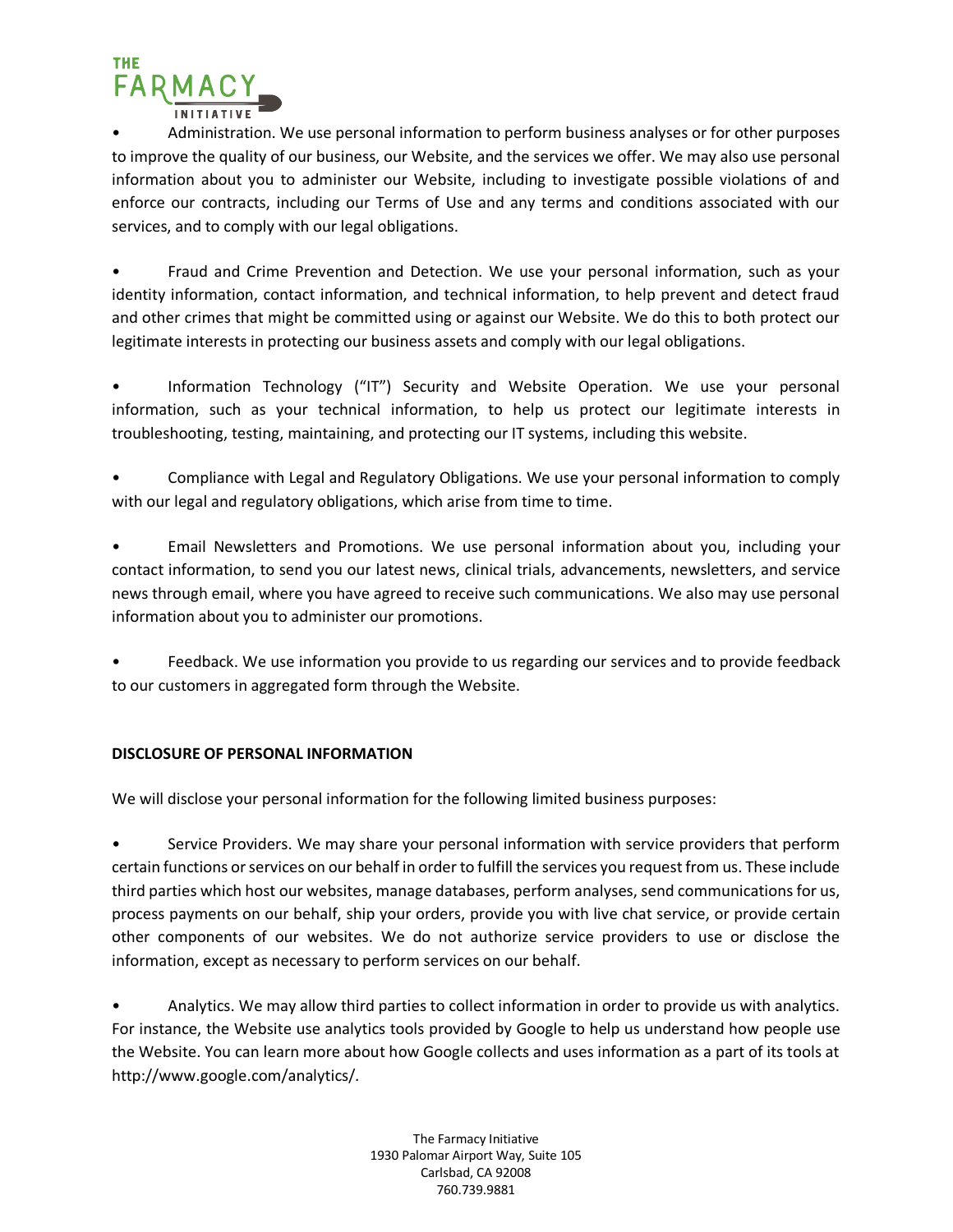

• Protect Our Website and Users. We may disclose your personal information to governmental authorities if we believe disclosure is necessary or appropriate to prevent physical harm or financial loss, or in connection with an investigation of suspected or actual illegal activity, or violation of our Terms of Use or other contracts.

• Legal Process. We may disclose your personal information to the extent necessary to respond to subpoenas, court orders, or other legal process in response to a request for cooperation from law enforcement or another government agency, in order to comply with our other legal and regulatory obligations.

• Transactions. It may sometimes be necessary for the advancement of our legitimate commercial interests to share your personal information with our professional advisers in connection with a corporate transaction, such as a sale, assignment, divestiture, merger, bankruptcy, consolidation, reorganization, liquidation, or other transfer of the business or its assets. When we do this, we will always take measures to ensure the ongoing protection of your personal information.

# **WE PROVIDE YOU CHOICES/OPT-OUT**

You can subscribe to receive marketing offers or solicitations from us through email by clicking here or emailing emailing the settle of the value of the veceive marketing emails from us, you may opt out at any time by unsubscribing. Please note that these requests may take up to 10 days to be effective.

### **ACCESS TO PERSONAL AND STORAGE OF INFORMATION**

We take steps to ensure that personal information we collect is accurate and up to date, and that you have the ability to access it and make corrections to it.

### **DATA RETENTION**

We will only retain your personal information for as long as necessary to fulfill the purposes we collected it for, including for the purposes of satisfying any legal, accounting, or reporting requirements we are subject to, as well as to resolve disputes, and enforce our agreements. If you wish to cancel your account or request that we no longer use your information to provide you information, contact us at info@thefarmacyinitiative.com.

### **THIRD PARTY WEBSITES**

Our Website may provide links to websites operated by third parties for your convenience and information. All of these websites and applications operate independently from us, and we do not control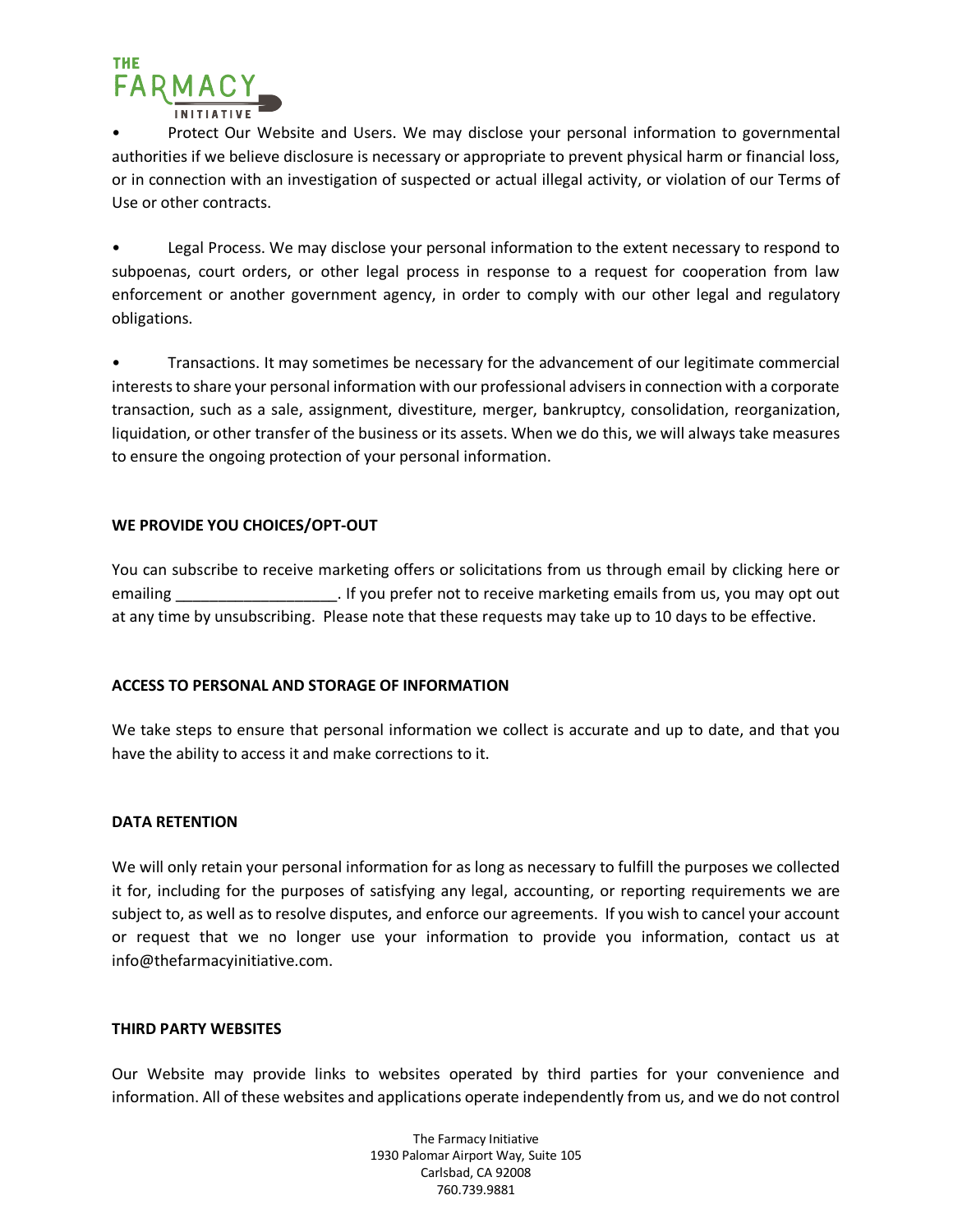

their privacy practices. We encourage you to review the privacy policies of any third-party websites and applications that you use to better understand their privacy practices.

### **SECURITY/HOW WE PROTECT PERSONAL INFORMATION**

We maintain reasonable security procedures to help protect against loss, misuse or unauthorized access, disclosure, alteration or destruction of the information you provide through our Website. In addition, we limit access to your personal data to those employees, agents, contractors and other third parties who have a business need to know. They will only process your personal data pursuant to our instructions.

Unfortunately, no data transmission over the internet or stored on a server can be guaranteed to be 100% secure. As a result, while we strive to protect your personal information and privacy, we cannot guarantee or warrant the security of any information you disclose or transmit to us online and cannot be responsible for the theft, destruction, or inadvertent disclosure of your personal information.

### **COOKIES AND TRACKING**

We use "cookies" on this site. A cookie is a piece of data stored on a site visitor's hard drive to help us improve your access to our site and identify repeat visitors to our site. Cookies can enable us to track and target the interests of our users to enhance their experience on our site. Usage of a cookie is in no way linked to any personally identifiable information on our site.

Some of our business partners may use cookies on our site (e.g., advertisers). However, we have no access to or control over these cookies.

We use local storage, such as HTML5, to store content information and preferences. Various browsers may offer their own management tools for removing HTML5. Please note we do not currently support any browser based Do Not Track (DNT) settings or participate in any DNT frameworks, and we do not assign any meaning to any potential DNT track signals you may send or alter any of our data collection or use practices in response to such signals.

Our Website include social media features, such as the Facebook Like button. These features may collect your IP address, which page you are visiting on our site, and may set a cookie to enable the feature to function properly. Social media features are either hosted by a third party or hosted directly on our Website. Your interactions with these features are governed by the privacy policy of the company providing it.